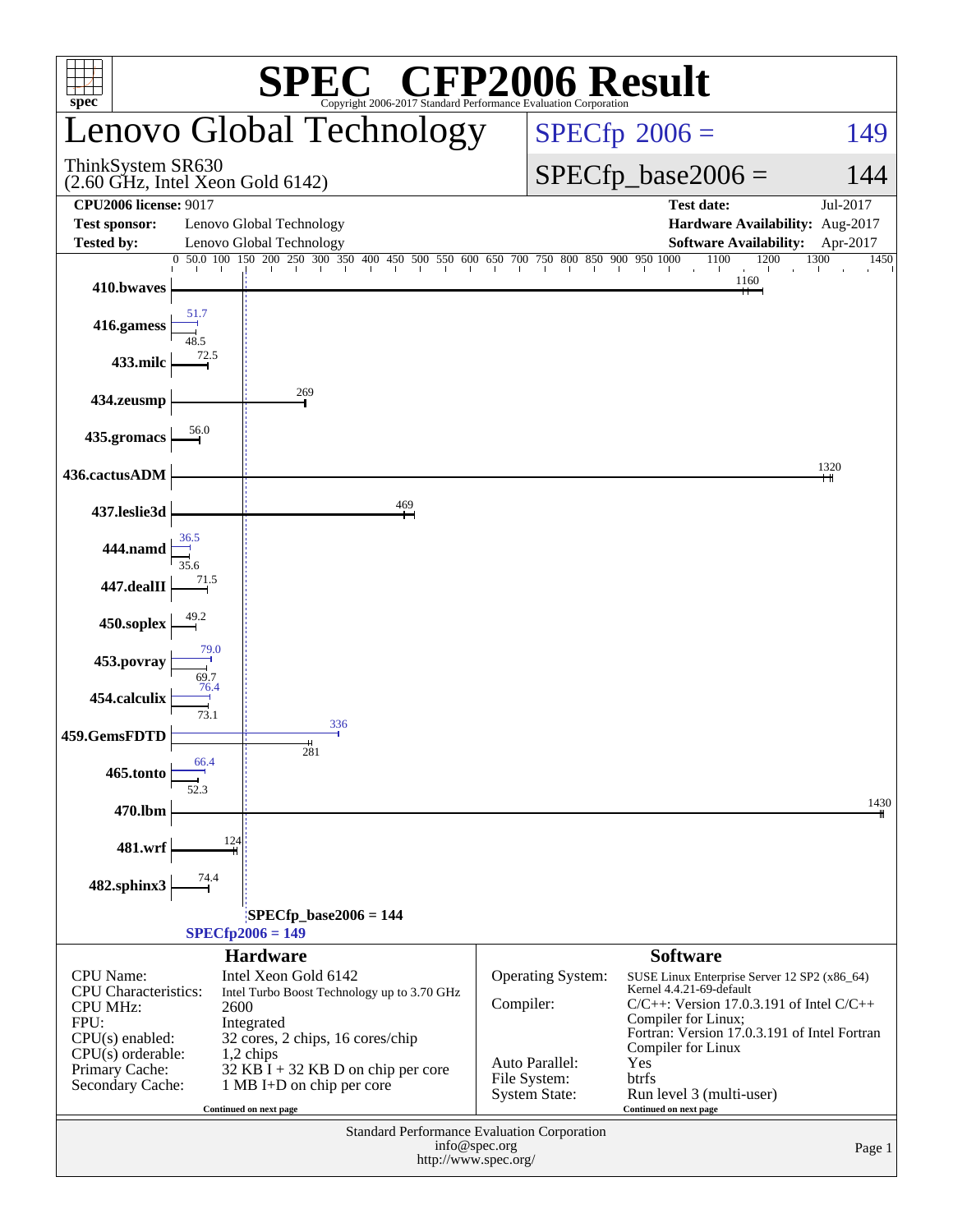

## enovo Global Technology

#### ThinkSystem SR630

(2.60 GHz, Intel Xeon Gold 6142)

#### $SPECfp2006 = 149$  $SPECfp2006 = 149$

#### $SPECfp\_base2006 = 144$

**[CPU2006 license:](http://www.spec.org/auto/cpu2006/Docs/result-fields.html#CPU2006license)** 9017 **[Test date:](http://www.spec.org/auto/cpu2006/Docs/result-fields.html#Testdate)** Jul-2017 **[Test sponsor:](http://www.spec.org/auto/cpu2006/Docs/result-fields.html#Testsponsor)** Lenovo Global Technology **[Hardware Availability:](http://www.spec.org/auto/cpu2006/Docs/result-fields.html#HardwareAvailability)** Aug-2017 **[Tested by:](http://www.spec.org/auto/cpu2006/Docs/result-fields.html#Testedby)** Lenovo Global Technology **[Software Availability:](http://www.spec.org/auto/cpu2006/Docs/result-fields.html#SoftwareAvailability)** Apr-2017 [L3 Cache:](http://www.spec.org/auto/cpu2006/Docs/result-fields.html#L3Cache) 22 MB I+D on chip per chip<br>Other Cache: None [Other Cache:](http://www.spec.org/auto/cpu2006/Docs/result-fields.html#OtherCache) [Memory:](http://www.spec.org/auto/cpu2006/Docs/result-fields.html#Memory) 384 GB (24 x 16 GB 2Rx8 PC4-2666V-R) [Disk Subsystem:](http://www.spec.org/auto/cpu2006/Docs/result-fields.html#DiskSubsystem) 1 x 800 GB SAS SSD [Other Hardware:](http://www.spec.org/auto/cpu2006/Docs/result-fields.html#OtherHardware) None [Base Pointers:](http://www.spec.org/auto/cpu2006/Docs/result-fields.html#BasePointers) 64-bit<br>Peak Pointers: 32/64-bit [Peak Pointers:](http://www.spec.org/auto/cpu2006/Docs/result-fields.html#PeakPointers) [Other Software:](http://www.spec.org/auto/cpu2006/Docs/result-fields.html#OtherSoftware) None

| <b>Results Table</b>   |                                                                                                          |              |                |       |                |       |                |              |                |              |                |              |
|------------------------|----------------------------------------------------------------------------------------------------------|--------------|----------------|-------|----------------|-------|----------------|--------------|----------------|--------------|----------------|--------------|
|                        |                                                                                                          | <b>Peak</b>  |                |       |                |       |                |              |                |              |                |              |
| <b>Benchmark</b>       | <b>Seconds</b>                                                                                           | <b>Ratio</b> | <b>Seconds</b> | Ratio | <b>Seconds</b> | Ratio | <b>Seconds</b> | <b>Ratio</b> | <b>Seconds</b> | <b>Ratio</b> | <b>Seconds</b> | <b>Ratio</b> |
| 410.bwayes             | 11.4                                                                                                     | 1190         | 11.7           | 1160  | 11.8           | 1150  | 11.4           | 1190         | 11.7           | <b>1160</b>  | 11.8           | 1150         |
| $416$ .gamess          | 405                                                                                                      | 48.4         | 404            | 48.5  | 404            | 48.5  | 378            | 51.8         | 379            | 51.6         | 379            | 51.7         |
| $ 433 \text{.}$ milc   | 128                                                                                                      | 71.8         | 127            | 72.5  | 125            | 73.2  | 128            | 71.8         | 127            | 72.5         | 125            | 73.2         |
| 434.zeusmp             | 33.9                                                                                                     | 269          | 33.6           | 270   | 34.1           | 267   | 33.9           | 269          | 33.6           | 270          | 34.1           | 267          |
| $435$ .gromacs         | 127                                                                                                      | 56.0         | 127            | 56.1  | 128            | 55.9  | 127            | 56.0         | 127            | 56.1         | 128            | 55.9         |
| 436.cactusADM          | 8.99                                                                                                     | 1330         | 9.11           | 1310  | 9.03           | 1320  | 8.99           | 1330         | 9.11           | 1310         | 9.03           | 1320         |
| 437.leslie3d           | 20.1                                                                                                     | 469          | 19.3           | 488   | 20.2           | 466   | 20.1           | 469          | 19.3           | 488          | 20.2           | 466          |
| 444.namd               | 225                                                                                                      | 35.6         | 225            | 35.6  | 225            | 35.6  | 220            | 36.5         | 220            | 36.5         | 220            | 36.5         |
| $ 447 \text{.}$ dealII | 160                                                                                                      | 71.5         | 160            | 71.3  | 160            | 71.5  | 160            | 71.5         | 160            | 71.3         | <b>160</b>     | 71.5         |
| $450$ .soplex          | 169                                                                                                      | 49.3         | 170            | 49.2  | 171            | 48.9  | 169            | 49.3         | 170            | 49.2         | 171            | 48.9         |
| $453$ .povray          | 76.1                                                                                                     | 69.9         | 76.4           | 69.7  | 76.3           | 69.7  | 67.4           | 78.9         | 67.4           | 79.0         | 67.2           | 79.2         |
| $454$ .calculix        | 113                                                                                                      | 73.3         | 113            | 73.1  | 113            | 72.9  | 108            | 76.3         | 108            | 76.5         | 108            | 76.4         |
| 459.GemsFDTD           | 37.7                                                                                                     | 282          | 37.8           | 281   | 38.7           | 274   | 31.7           | 335          | 31.6           | 336          | 31.6           | 336          |
| $465$ .tonto           | 185                                                                                                      | 53.1         | 188            | 52.3  | 188            | 52.2  | 148            | 66.4         | 148            | 66.6         | 148            | 66.4         |
| 470.1bm                | 9.60                                                                                                     | 1430         | 9.63           | 1430  | 9.64           | 1430  | 9.60           | 1430         | 9.63           | 1430         | 9.64           | 1430         |
| 481.wrf                | 90.0                                                                                                     | 124          | 90.0           | 124   | 85.1           | 131   | 90.0           | 124          | 90.0           | 124          | 85.1           | 131          |
| 482.sphinx3            | 262                                                                                                      | 74.4         | 266            | 73.3  | 260            | 75.0  | 262            | 74.4         | 266            | 73.3         | 260            | 75.0         |
|                        | Results appear in the order in which they were run. Bold underlined text indicates a median measurement. |              |                |       |                |       |                |              |                |              |                |              |

#### **[Operating System Notes](http://www.spec.org/auto/cpu2006/Docs/result-fields.html#OperatingSystemNotes)**

Stack size set to unlimited using "ulimit -s unlimited"

#### **[Platform Notes](http://www.spec.org/auto/cpu2006/Docs/result-fields.html#PlatformNotes)**

BIOS configuration: Choose Operating Mode set to Maximum Performance Hyper-Threading set to Disable LLC dead line alloc set to Disable Sysinfo program /home/cpu2006-1.2-ic17.0u3/config/sysinfo.rev6993 Revision 6993 of 2015-11-06 (b5e8d4b4eb51ed28d7f98696cbe290c1) running on Cable-SPECcpu2017-SUSE12SP2 Thu Jul 6 22:28:33 2017

 This section contains SUT (System Under Test) info as seen by some common utilities. To remove or add to this section, see: Continued on next page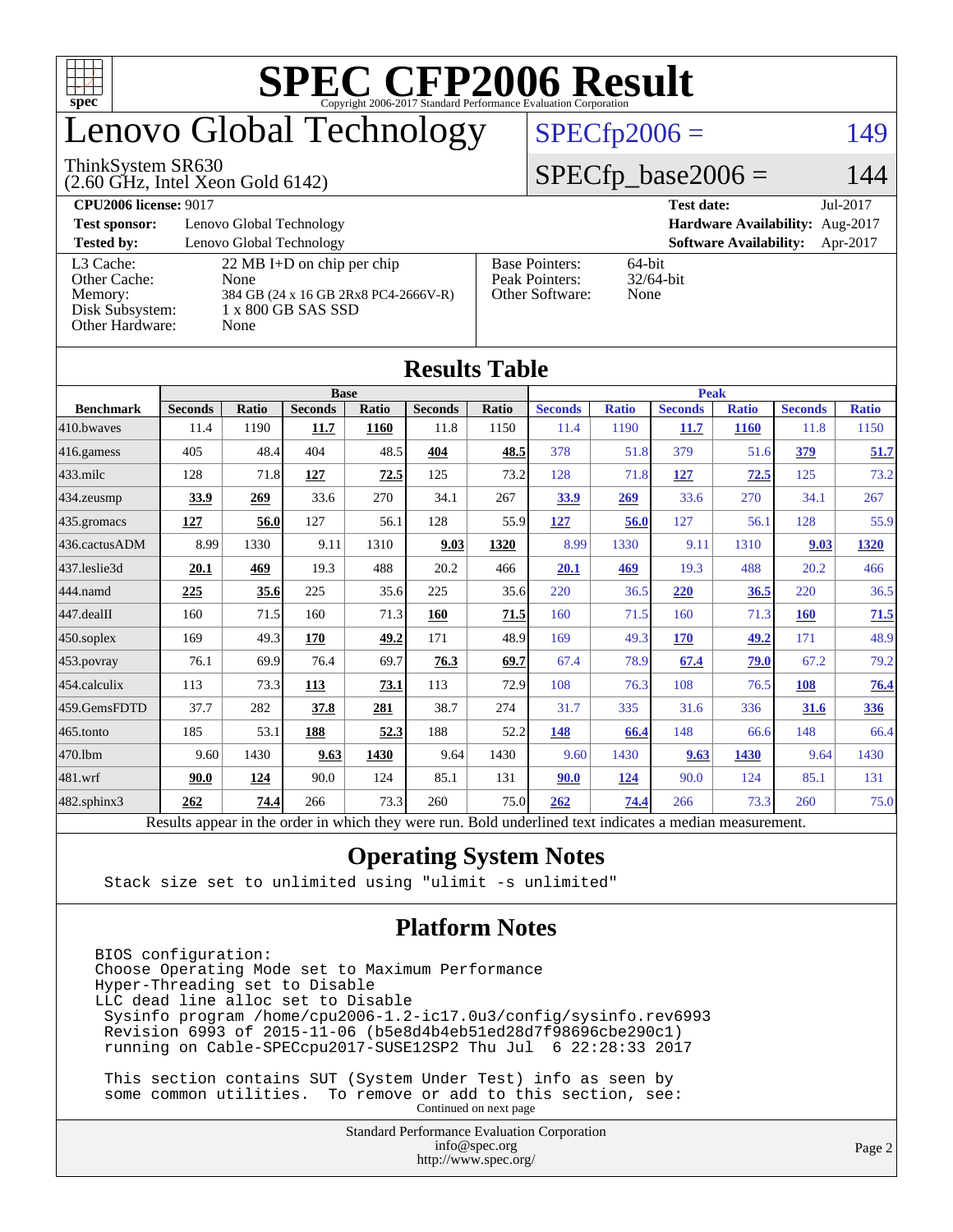

## enovo Global Technology

ThinkSystem SR630

 $SPECTp2006 = 149$ 

(2.60 GHz, Intel Xeon Gold 6142)

 $SPECTp\_base2006 = 144$ 

| [ <b>12006 li</b><br>$\boldsymbol{\cap}$ di<br>. 9011<br>license: | date:<br>۵ς۴ - | 71 V<br>Jul- |
|-------------------------------------------------------------------|----------------|--------------|
| ____<br>$ -$                                                      | $- -$<br>.     | $  -$        |

**[Test sponsor:](http://www.spec.org/auto/cpu2006/Docs/result-fields.html#Testsponsor)** Lenovo Global Technology **[Hardware Availability:](http://www.spec.org/auto/cpu2006/Docs/result-fields.html#HardwareAvailability)** Aug-2017 **[Tested by:](http://www.spec.org/auto/cpu2006/Docs/result-fields.html#Testedby)** Lenovo Global Technology **[Software Availability:](http://www.spec.org/auto/cpu2006/Docs/result-fields.html#SoftwareAvailability)** Apr-2017

#### **[Platform Notes \(Continued\)](http://www.spec.org/auto/cpu2006/Docs/result-fields.html#PlatformNotes)**

 <http://www.spec.org/cpu2006/Docs/config.html#sysinfo> From /proc/cpuinfo model name : Intel(R) Xeon(R) Gold 6142 CPU @ 2.60GHz 2 "physical id"s (chips) 32 "processors"

 cores, siblings (Caution: counting these is hw and system dependent. The following excerpts from /proc/cpuinfo might not be reliable. Use with caution.) cpu cores : 16 siblings : 16

 physical 0: cores 0 1 2 3 4 5 6 7 8 9 10 11 12 13 14 15 physical 1: cores 0 1 2 3 4 5 6 7 8 9 10 11 12 13 14 15 cache size : 22528 KB

From /proc/meminfo<br>MemTotal: 395893436 kB HugePages\_Total: 0<br>Hugepagesize: 2048 kB Hugepagesize:

 From /etc/\*release\* /etc/\*version\* SuSE-release: SUSE Linux Enterprise Server 12 (x86\_64) VERSION = 12 PATCHLEVEL = 2 # This file is deprecated and will be removed in a future service pack or release. # Please check /etc/os-release for details about this release. os-release: NAME="SLES" VERSION="12-SP2"

 VERSION\_ID="12.2" PRETTY\_NAME="SUSE Linux Enterprise Server 12 SP2" ID="sles"

 ANSI\_COLOR="0;32" CPE\_NAME="cpe:/o:suse:sles:12:sp2" uname -a: Linux Cable-SPECcpu2017-SUSE12SP2 4.4.21-69-default #1 SMP Tue Oct 25 10:58:20 UTC 2016 (9464f67) x86\_64 x86\_64 x86\_64 GNU/Linux run-level 3 Jul 6 22:26

 SPEC is set to: /home/cpu2006-1.2-ic17.0u3 Filesystem Type Size Used-Avail-Use%-Mounted-on-<br>
/dev/sda2 btrfs 744G 35G 706G 5%-/home /dev/sda2 btrfs 744G 35G 706G 5% /home

Additional information from dmidecode:

 Warning: Use caution when you interpret this section. The 'dmidecode' program reads system data which is "intended to allow hardware to be accurately determined", but the intent may not be met, as there are frequent changes to hardware, firmware, and the "DMTF SMBIOS" standard.<br>Continued on next page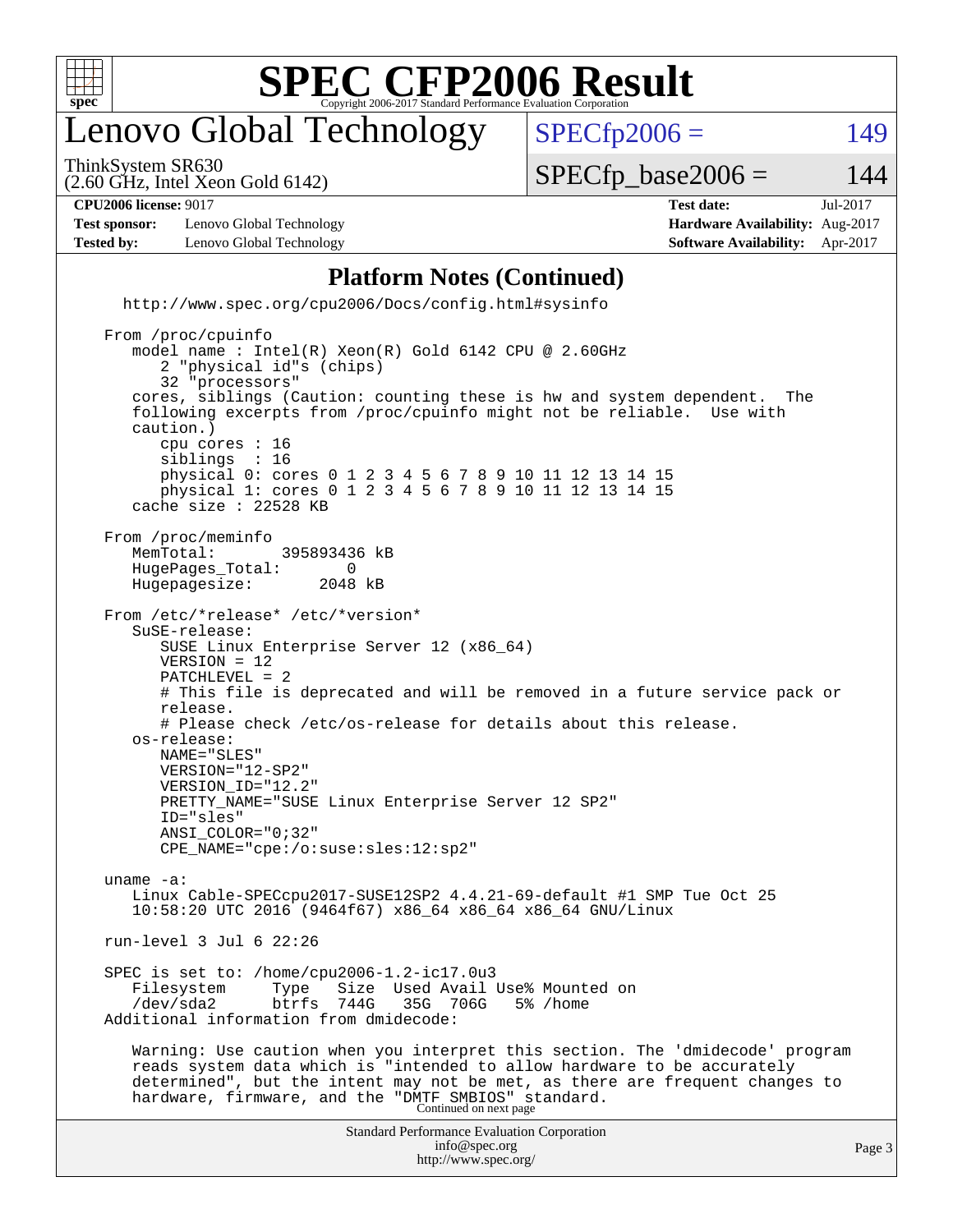

## enovo Global Technology

ThinkSystem SR630

(2.60 GHz, Intel Xeon Gold 6142)

 $SPECfp2006 = 149$  $SPECfp2006 = 149$ 

#### $SPECfp\_base2006 = 144$

**[CPU2006 license:](http://www.spec.org/auto/cpu2006/Docs/result-fields.html#CPU2006license)** 9017 **[Test date:](http://www.spec.org/auto/cpu2006/Docs/result-fields.html#Testdate)** Jul-2017

**[Test sponsor:](http://www.spec.org/auto/cpu2006/Docs/result-fields.html#Testsponsor)** Lenovo Global Technology **[Hardware Availability:](http://www.spec.org/auto/cpu2006/Docs/result-fields.html#HardwareAvailability)** Aug-2017 **[Tested by:](http://www.spec.org/auto/cpu2006/Docs/result-fields.html#Testedby)** Lenovo Global Technology **[Software Availability:](http://www.spec.org/auto/cpu2006/Docs/result-fields.html#SoftwareAvailability)** Apr-2017

#### **[Platform Notes \(Continued\)](http://www.spec.org/auto/cpu2006/Docs/result-fields.html#PlatformNotes)**

 BIOS Lenovo -[IVE109Q-1.00]- 06/28/2017 Memory: 24x Samsung M393A2K43BB1-CTD 16 GB 2 rank 2666 MHz

(End of data from sysinfo program)

#### **[General Notes](http://www.spec.org/auto/cpu2006/Docs/result-fields.html#GeneralNotes)**

Environment variables set by runspec before the start of the run: KMP\_AFFINITY = "granularity=fine,compact" LD\_LIBRARY\_PATH = "/home/cpu2006-1.2-ic17.0u3/lib/ia32:/home/cpu2006-1.2-ic17.0u3/lib/intel64:/home/cpu2006-1.2-ic17.0u3/sh10.2" OMP\_NUM\_THREADS = "32"

 Binaries compiled on a system with 1x Intel Core i7-4790 CPU + 32GB RAM memory using Redhat Enterprise Linux 7.2 Transparent Huge Pages disabled with: echo never > /sys/kernel/mm/transparent\_hugepage/enabled Filesystem page cache cleared with: shell invocation of 'sync; echo 3 > /proc/sys/vm/drop\_caches' prior to run

#### **[Base Compiler Invocation](http://www.spec.org/auto/cpu2006/Docs/result-fields.html#BaseCompilerInvocation)**

[C benchmarks](http://www.spec.org/auto/cpu2006/Docs/result-fields.html#Cbenchmarks): [icc -m64](http://www.spec.org/cpu2006/results/res2017q4/cpu2006-20170918-49503.flags.html#user_CCbase_intel_icc_64bit_bda6cc9af1fdbb0edc3795bac97ada53)

[C++ benchmarks:](http://www.spec.org/auto/cpu2006/Docs/result-fields.html#CXXbenchmarks) [icpc -m64](http://www.spec.org/cpu2006/results/res2017q4/cpu2006-20170918-49503.flags.html#user_CXXbase_intel_icpc_64bit_fc66a5337ce925472a5c54ad6a0de310)

[Fortran benchmarks](http://www.spec.org/auto/cpu2006/Docs/result-fields.html#Fortranbenchmarks): [ifort -m64](http://www.spec.org/cpu2006/results/res2017q4/cpu2006-20170918-49503.flags.html#user_FCbase_intel_ifort_64bit_ee9d0fb25645d0210d97eb0527dcc06e)

[Benchmarks using both Fortran and C](http://www.spec.org/auto/cpu2006/Docs/result-fields.html#BenchmarksusingbothFortranandC): [icc -m64](http://www.spec.org/cpu2006/results/res2017q4/cpu2006-20170918-49503.flags.html#user_CC_FCbase_intel_icc_64bit_bda6cc9af1fdbb0edc3795bac97ada53) [ifort -m64](http://www.spec.org/cpu2006/results/res2017q4/cpu2006-20170918-49503.flags.html#user_CC_FCbase_intel_ifort_64bit_ee9d0fb25645d0210d97eb0527dcc06e)

#### **[Base Portability Flags](http://www.spec.org/auto/cpu2006/Docs/result-fields.html#BasePortabilityFlags)**

 410.bwaves: [-DSPEC\\_CPU\\_LP64](http://www.spec.org/cpu2006/results/res2017q4/cpu2006-20170918-49503.flags.html#suite_basePORTABILITY410_bwaves_DSPEC_CPU_LP64) 416.gamess: [-DSPEC\\_CPU\\_LP64](http://www.spec.org/cpu2006/results/res2017q4/cpu2006-20170918-49503.flags.html#suite_basePORTABILITY416_gamess_DSPEC_CPU_LP64) 433.milc: [-DSPEC\\_CPU\\_LP64](http://www.spec.org/cpu2006/results/res2017q4/cpu2006-20170918-49503.flags.html#suite_basePORTABILITY433_milc_DSPEC_CPU_LP64) 434.zeusmp: [-DSPEC\\_CPU\\_LP64](http://www.spec.org/cpu2006/results/res2017q4/cpu2006-20170918-49503.flags.html#suite_basePORTABILITY434_zeusmp_DSPEC_CPU_LP64) 435.gromacs: [-DSPEC\\_CPU\\_LP64](http://www.spec.org/cpu2006/results/res2017q4/cpu2006-20170918-49503.flags.html#suite_basePORTABILITY435_gromacs_DSPEC_CPU_LP64) [-nofor\\_main](http://www.spec.org/cpu2006/results/res2017q4/cpu2006-20170918-49503.flags.html#user_baseLDPORTABILITY435_gromacs_f-nofor_main) 436.cactusADM: [-DSPEC\\_CPU\\_LP64](http://www.spec.org/cpu2006/results/res2017q4/cpu2006-20170918-49503.flags.html#suite_basePORTABILITY436_cactusADM_DSPEC_CPU_LP64) [-nofor\\_main](http://www.spec.org/cpu2006/results/res2017q4/cpu2006-20170918-49503.flags.html#user_baseLDPORTABILITY436_cactusADM_f-nofor_main) 437.leslie3d: [-DSPEC\\_CPU\\_LP64](http://www.spec.org/cpu2006/results/res2017q4/cpu2006-20170918-49503.flags.html#suite_basePORTABILITY437_leslie3d_DSPEC_CPU_LP64) 444.namd: [-DSPEC\\_CPU\\_LP64](http://www.spec.org/cpu2006/results/res2017q4/cpu2006-20170918-49503.flags.html#suite_basePORTABILITY444_namd_DSPEC_CPU_LP64) 447.dealII: [-DSPEC\\_CPU\\_LP64](http://www.spec.org/cpu2006/results/res2017q4/cpu2006-20170918-49503.flags.html#suite_basePORTABILITY447_dealII_DSPEC_CPU_LP64)

Continued on next page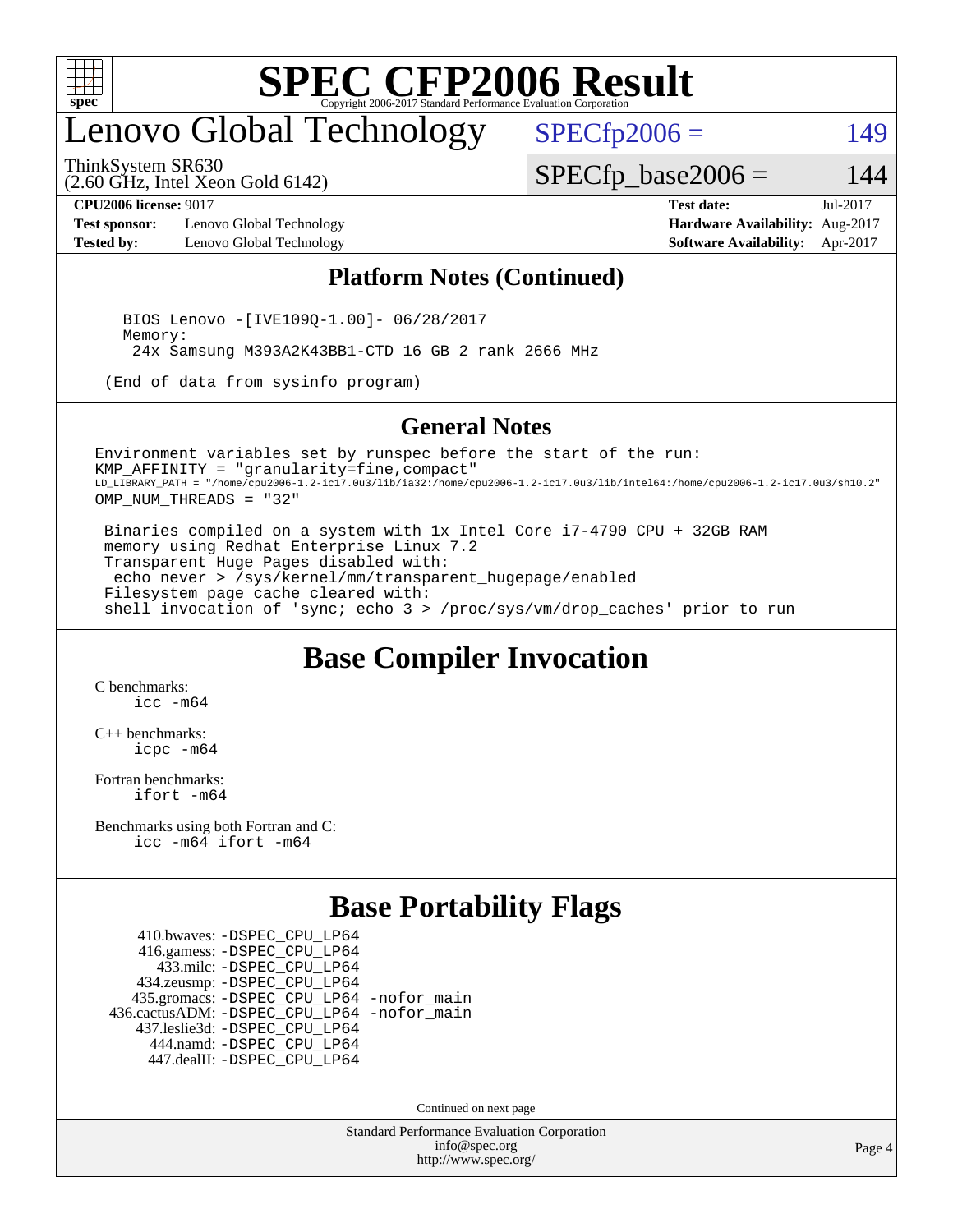

### enovo Global Technology

ThinkSystem SR630

(2.60 GHz, Intel Xeon Gold 6142)

 $SPECfp2006 = 149$  $SPECfp2006 = 149$ 

 $SPECTp\_base2006 = 144$ 

**[Test sponsor:](http://www.spec.org/auto/cpu2006/Docs/result-fields.html#Testsponsor)** Lenovo Global Technology **[Hardware Availability:](http://www.spec.org/auto/cpu2006/Docs/result-fields.html#HardwareAvailability)** Aug-2017 **[Tested by:](http://www.spec.org/auto/cpu2006/Docs/result-fields.html#Testedby)** Lenovo Global Technology **[Software Availability:](http://www.spec.org/auto/cpu2006/Docs/result-fields.html#SoftwareAvailability)** Apr-2017

**[CPU2006 license:](http://www.spec.org/auto/cpu2006/Docs/result-fields.html#CPU2006license)** 9017 **[Test date:](http://www.spec.org/auto/cpu2006/Docs/result-fields.html#Testdate)** Jul-2017

### **[Base Portability Flags \(Continued\)](http://www.spec.org/auto/cpu2006/Docs/result-fields.html#BasePortabilityFlags)**

 450.soplex: [-DSPEC\\_CPU\\_LP64](http://www.spec.org/cpu2006/results/res2017q4/cpu2006-20170918-49503.flags.html#suite_basePORTABILITY450_soplex_DSPEC_CPU_LP64) 453.povray: [-DSPEC\\_CPU\\_LP64](http://www.spec.org/cpu2006/results/res2017q4/cpu2006-20170918-49503.flags.html#suite_basePORTABILITY453_povray_DSPEC_CPU_LP64) 454.calculix: [-DSPEC\\_CPU\\_LP64](http://www.spec.org/cpu2006/results/res2017q4/cpu2006-20170918-49503.flags.html#suite_basePORTABILITY454_calculix_DSPEC_CPU_LP64) [-nofor\\_main](http://www.spec.org/cpu2006/results/res2017q4/cpu2006-20170918-49503.flags.html#user_baseLDPORTABILITY454_calculix_f-nofor_main) 459.GemsFDTD: [-DSPEC\\_CPU\\_LP64](http://www.spec.org/cpu2006/results/res2017q4/cpu2006-20170918-49503.flags.html#suite_basePORTABILITY459_GemsFDTD_DSPEC_CPU_LP64) 465.tonto: [-DSPEC\\_CPU\\_LP64](http://www.spec.org/cpu2006/results/res2017q4/cpu2006-20170918-49503.flags.html#suite_basePORTABILITY465_tonto_DSPEC_CPU_LP64) 470.lbm: [-DSPEC\\_CPU\\_LP64](http://www.spec.org/cpu2006/results/res2017q4/cpu2006-20170918-49503.flags.html#suite_basePORTABILITY470_lbm_DSPEC_CPU_LP64) 482.sphinx3: [-DSPEC\\_CPU\\_LP64](http://www.spec.org/cpu2006/results/res2017q4/cpu2006-20170918-49503.flags.html#suite_basePORTABILITY482_sphinx3_DSPEC_CPU_LP64)

481.wrf: [-DSPEC\\_CPU\\_LP64](http://www.spec.org/cpu2006/results/res2017q4/cpu2006-20170918-49503.flags.html#suite_basePORTABILITY481_wrf_DSPEC_CPU_LP64) [-DSPEC\\_CPU\\_CASE\\_FLAG](http://www.spec.org/cpu2006/results/res2017q4/cpu2006-20170918-49503.flags.html#b481.wrf_baseCPORTABILITY_DSPEC_CPU_CASE_FLAG) [-DSPEC\\_CPU\\_LINUX](http://www.spec.org/cpu2006/results/res2017q4/cpu2006-20170918-49503.flags.html#b481.wrf_baseCPORTABILITY_DSPEC_CPU_LINUX)

#### **[Base Optimization Flags](http://www.spec.org/auto/cpu2006/Docs/result-fields.html#BaseOptimizationFlags)**

[C benchmarks](http://www.spec.org/auto/cpu2006/Docs/result-fields.html#Cbenchmarks): [-xCORE-AVX2](http://www.spec.org/cpu2006/results/res2017q4/cpu2006-20170918-49503.flags.html#user_CCbase_f-xCORE-AVX2) [-ipo](http://www.spec.org/cpu2006/results/res2017q4/cpu2006-20170918-49503.flags.html#user_CCbase_f-ipo) [-O3](http://www.spec.org/cpu2006/results/res2017q4/cpu2006-20170918-49503.flags.html#user_CCbase_f-O3) [-no-prec-div](http://www.spec.org/cpu2006/results/res2017q4/cpu2006-20170918-49503.flags.html#user_CCbase_f-no-prec-div) [-parallel](http://www.spec.org/cpu2006/results/res2017q4/cpu2006-20170918-49503.flags.html#user_CCbase_f-parallel) [-qopt-prefetch](http://www.spec.org/cpu2006/results/res2017q4/cpu2006-20170918-49503.flags.html#user_CCbase_f-qopt-prefetch)

[C++ benchmarks:](http://www.spec.org/auto/cpu2006/Docs/result-fields.html#CXXbenchmarks)

[-xCORE-AVX2](http://www.spec.org/cpu2006/results/res2017q4/cpu2006-20170918-49503.flags.html#user_CXXbase_f-xCORE-AVX2) [-ipo](http://www.spec.org/cpu2006/results/res2017q4/cpu2006-20170918-49503.flags.html#user_CXXbase_f-ipo) [-O3](http://www.spec.org/cpu2006/results/res2017q4/cpu2006-20170918-49503.flags.html#user_CXXbase_f-O3) [-no-prec-div](http://www.spec.org/cpu2006/results/res2017q4/cpu2006-20170918-49503.flags.html#user_CXXbase_f-no-prec-div) [-qopt-prefetch](http://www.spec.org/cpu2006/results/res2017q4/cpu2006-20170918-49503.flags.html#user_CXXbase_f-qopt-prefetch)

[Fortran benchmarks](http://www.spec.org/auto/cpu2006/Docs/result-fields.html#Fortranbenchmarks):

[-xCORE-AVX2](http://www.spec.org/cpu2006/results/res2017q4/cpu2006-20170918-49503.flags.html#user_FCbase_f-xCORE-AVX2) [-ipo](http://www.spec.org/cpu2006/results/res2017q4/cpu2006-20170918-49503.flags.html#user_FCbase_f-ipo) [-O3](http://www.spec.org/cpu2006/results/res2017q4/cpu2006-20170918-49503.flags.html#user_FCbase_f-O3) [-no-prec-div](http://www.spec.org/cpu2006/results/res2017q4/cpu2006-20170918-49503.flags.html#user_FCbase_f-no-prec-div) [-parallel](http://www.spec.org/cpu2006/results/res2017q4/cpu2006-20170918-49503.flags.html#user_FCbase_f-parallel) [-qopt-prefetch](http://www.spec.org/cpu2006/results/res2017q4/cpu2006-20170918-49503.flags.html#user_FCbase_f-qopt-prefetch)

[Benchmarks using both Fortran and C](http://www.spec.org/auto/cpu2006/Docs/result-fields.html#BenchmarksusingbothFortranandC): [-xCORE-AVX2](http://www.spec.org/cpu2006/results/res2017q4/cpu2006-20170918-49503.flags.html#user_CC_FCbase_f-xCORE-AVX2) [-ipo](http://www.spec.org/cpu2006/results/res2017q4/cpu2006-20170918-49503.flags.html#user_CC_FCbase_f-ipo) [-O3](http://www.spec.org/cpu2006/results/res2017q4/cpu2006-20170918-49503.flags.html#user_CC_FCbase_f-O3) [-no-prec-div](http://www.spec.org/cpu2006/results/res2017q4/cpu2006-20170918-49503.flags.html#user_CC_FCbase_f-no-prec-div) [-parallel](http://www.spec.org/cpu2006/results/res2017q4/cpu2006-20170918-49503.flags.html#user_CC_FCbase_f-parallel) [-qopt-prefetch](http://www.spec.org/cpu2006/results/res2017q4/cpu2006-20170918-49503.flags.html#user_CC_FCbase_f-qopt-prefetch)

#### **[Peak Compiler Invocation](http://www.spec.org/auto/cpu2006/Docs/result-fields.html#PeakCompilerInvocation)**

[C benchmarks](http://www.spec.org/auto/cpu2006/Docs/result-fields.html#Cbenchmarks): [icc -m64](http://www.spec.org/cpu2006/results/res2017q4/cpu2006-20170918-49503.flags.html#user_CCpeak_intel_icc_64bit_bda6cc9af1fdbb0edc3795bac97ada53)

[C++ benchmarks:](http://www.spec.org/auto/cpu2006/Docs/result-fields.html#CXXbenchmarks) [icpc -m64](http://www.spec.org/cpu2006/results/res2017q4/cpu2006-20170918-49503.flags.html#user_CXXpeak_intel_icpc_64bit_fc66a5337ce925472a5c54ad6a0de310)

[Fortran benchmarks](http://www.spec.org/auto/cpu2006/Docs/result-fields.html#Fortranbenchmarks): [ifort -m64](http://www.spec.org/cpu2006/results/res2017q4/cpu2006-20170918-49503.flags.html#user_FCpeak_intel_ifort_64bit_ee9d0fb25645d0210d97eb0527dcc06e)

[Benchmarks using both Fortran and C](http://www.spec.org/auto/cpu2006/Docs/result-fields.html#BenchmarksusingbothFortranandC): [icc -m64](http://www.spec.org/cpu2006/results/res2017q4/cpu2006-20170918-49503.flags.html#user_CC_FCpeak_intel_icc_64bit_bda6cc9af1fdbb0edc3795bac97ada53) [ifort -m64](http://www.spec.org/cpu2006/results/res2017q4/cpu2006-20170918-49503.flags.html#user_CC_FCpeak_intel_ifort_64bit_ee9d0fb25645d0210d97eb0527dcc06e)

#### **[Peak Portability Flags](http://www.spec.org/auto/cpu2006/Docs/result-fields.html#PeakPortabilityFlags)**

Same as Base Portability Flags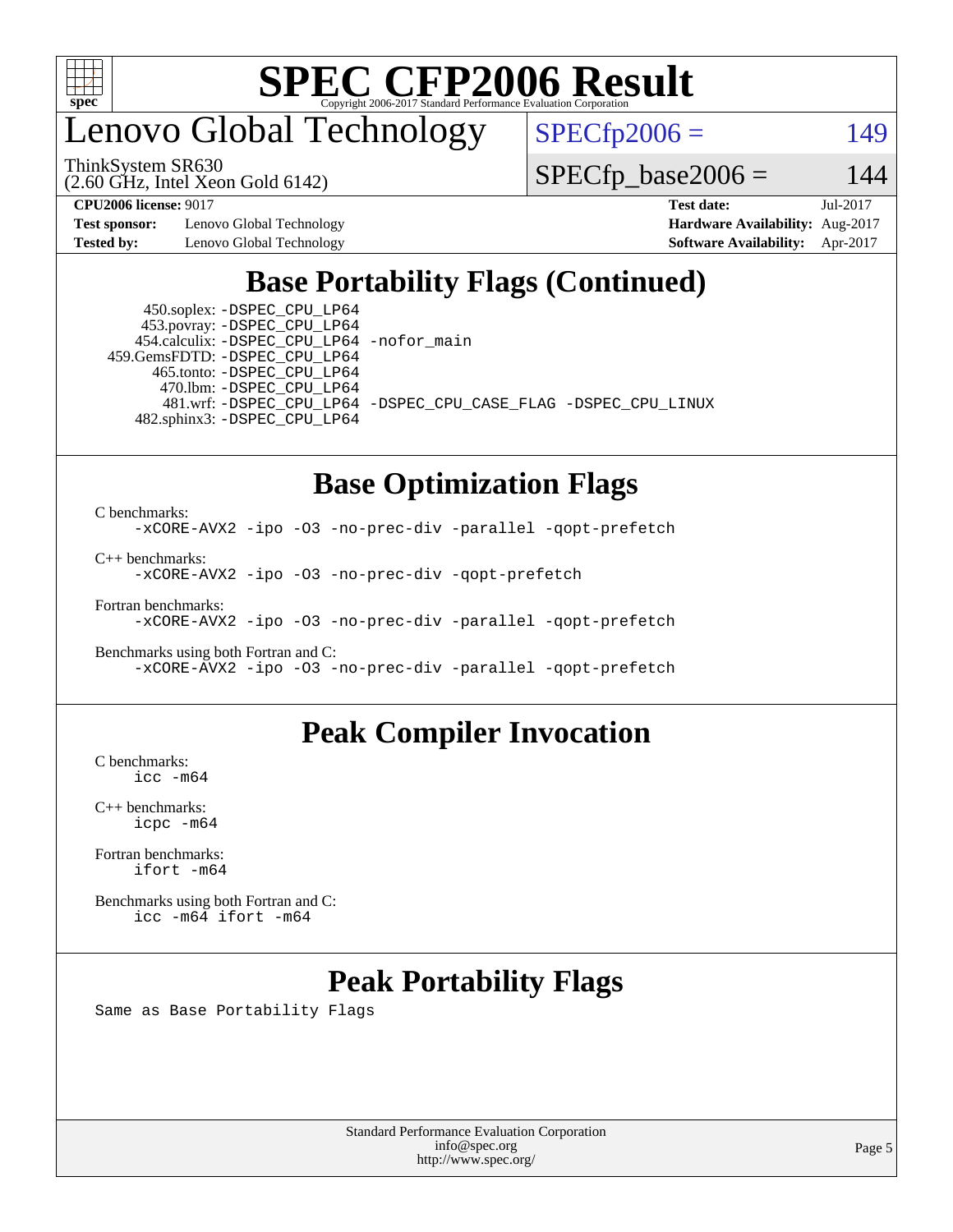

### enovo Global Technology

 $SPECfp2006 = 149$  $SPECfp2006 = 149$ 

(2.60 GHz, Intel Xeon Gold 6142) ThinkSystem SR630

 $SPECTp\_base2006 = 144$ 

**[Test sponsor:](http://www.spec.org/auto/cpu2006/Docs/result-fields.html#Testsponsor)** Lenovo Global Technology **[Hardware Availability:](http://www.spec.org/auto/cpu2006/Docs/result-fields.html#HardwareAvailability)** Aug-2017 **[Tested by:](http://www.spec.org/auto/cpu2006/Docs/result-fields.html#Testedby)** Lenovo Global Technology **[Software Availability:](http://www.spec.org/auto/cpu2006/Docs/result-fields.html#SoftwareAvailability)** Apr-2017

**[CPU2006 license:](http://www.spec.org/auto/cpu2006/Docs/result-fields.html#CPU2006license)** 9017 **[Test date:](http://www.spec.org/auto/cpu2006/Docs/result-fields.html#Testdate)** Jul-2017

#### **[Peak Optimization Flags](http://www.spec.org/auto/cpu2006/Docs/result-fields.html#PeakOptimizationFlags)**

[C benchmarks](http://www.spec.org/auto/cpu2006/Docs/result-fields.html#Cbenchmarks):

433.milc: basepeak = yes

 $470.$ lbm: basepeak = yes

 $482$ .sphinx3: basepeak = yes

[C++ benchmarks:](http://www.spec.org/auto/cpu2006/Docs/result-fields.html#CXXbenchmarks)

 444.namd: [-prof-gen](http://www.spec.org/cpu2006/results/res2017q4/cpu2006-20170918-49503.flags.html#user_peakPASS1_CXXFLAGSPASS1_LDFLAGS444_namd_prof_gen_e43856698f6ca7b7e442dfd80e94a8fc)(pass 1) [-prof-use](http://www.spec.org/cpu2006/results/res2017q4/cpu2006-20170918-49503.flags.html#user_peakPASS2_CXXFLAGSPASS2_LDFLAGS444_namd_prof_use_bccf7792157ff70d64e32fe3e1250b55)(pass 2) [-xCORE-AVX2](http://www.spec.org/cpu2006/results/res2017q4/cpu2006-20170918-49503.flags.html#user_peakPASS2_CXXFLAGSPASS2_LDFLAGS444_namd_f-xCORE-AVX2)(pass 2)  $-par-num-threads=1(pass 1) -ipo(pass 2) -O3(pass 2)$  $-par-num-threads=1(pass 1) -ipo(pass 2) -O3(pass 2)$  $-par-num-threads=1(pass 1) -ipo(pass 2) -O3(pass 2)$  $-par-num-threads=1(pass 1) -ipo(pass 2) -O3(pass 2)$  $-par-num-threads=1(pass 1) -ipo(pass 2) -O3(pass 2)$  $-par-num-threads=1(pass 1) -ipo(pass 2) -O3(pass 2)$ [-no-prec-div](http://www.spec.org/cpu2006/results/res2017q4/cpu2006-20170918-49503.flags.html#user_peakPASS2_CXXFLAGSPASS2_LDFLAGS444_namd_f-no-prec-div)(pass 2) [-fno-alias](http://www.spec.org/cpu2006/results/res2017q4/cpu2006-20170918-49503.flags.html#user_peakCXXOPTIMIZEOPTIMIZE444_namd_f-no-alias_694e77f6c5a51e658e82ccff53a9e63a) [-auto-ilp32](http://www.spec.org/cpu2006/results/res2017q4/cpu2006-20170918-49503.flags.html#user_peakCXXOPTIMIZE444_namd_f-auto-ilp32)

447.dealII: basepeak = yes

 $450$ .soplex: basepeak = yes

```
 453.povray: -prof-gen(pass 1) -prof-use(pass 2) -xCORE-AVX2(pass 2)
         -par-num-threads=1-ipo-O3(pass 2)-no-prec-div(pass 2) -unroll4 -ansi-alias
```
[Fortran benchmarks](http://www.spec.org/auto/cpu2006/Docs/result-fields.html#Fortranbenchmarks):

 $410.bwaves: basepeak = yes$ 

 416.gamess: [-prof-gen](http://www.spec.org/cpu2006/results/res2017q4/cpu2006-20170918-49503.flags.html#user_peakPASS1_FFLAGSPASS1_LDFLAGS416_gamess_prof_gen_e43856698f6ca7b7e442dfd80e94a8fc)(pass 1) [-prof-use](http://www.spec.org/cpu2006/results/res2017q4/cpu2006-20170918-49503.flags.html#user_peakPASS2_FFLAGSPASS2_LDFLAGS416_gamess_prof_use_bccf7792157ff70d64e32fe3e1250b55)(pass 2) [-xCORE-AVX2](http://www.spec.org/cpu2006/results/res2017q4/cpu2006-20170918-49503.flags.html#user_peakPASS2_FFLAGSPASS2_LDFLAGS416_gamess_f-xCORE-AVX2)(pass 2)  $-par-num-threads=1(pass 1) -ipo(pass 2) -O3(pass 2)$  $-par-num-threads=1(pass 1) -ipo(pass 2) -O3(pass 2)$  $-par-num-threads=1(pass 1) -ipo(pass 2) -O3(pass 2)$  $-par-num-threads=1(pass 1) -ipo(pass 2) -O3(pass 2)$  $-par-num-threads=1(pass 1) -ipo(pass 2) -O3(pass 2)$  $-par-num-threads=1(pass 1) -ipo(pass 2) -O3(pass 2)$ [-no-prec-div](http://www.spec.org/cpu2006/results/res2017q4/cpu2006-20170918-49503.flags.html#user_peakPASS2_FFLAGSPASS2_LDFLAGS416_gamess_f-no-prec-div)(pass 2) [-unroll2](http://www.spec.org/cpu2006/results/res2017q4/cpu2006-20170918-49503.flags.html#user_peakOPTIMIZE416_gamess_f-unroll_784dae83bebfb236979b41d2422d7ec2) [-inline-level=0](http://www.spec.org/cpu2006/results/res2017q4/cpu2006-20170918-49503.flags.html#user_peakOPTIMIZE416_gamess_f-inline-level_318d07a09274ad25e8d15dbfaa68ba50) [-scalar-rep-](http://www.spec.org/cpu2006/results/res2017q4/cpu2006-20170918-49503.flags.html#user_peakOPTIMIZE416_gamess_f-disablescalarrep_abbcad04450fb118e4809c81d83c8a1d)

 $434$ .zeusmp: basepeak = yes

437.leslie3d: basepeak = yes

```
 459.GemsFDTD: -prof-gen(pass 1) -prof-use(pass 2) -xCORE-AVX2(pass 2)
            -par-num-threads=1-ipo-O3(pass 2)-no-prec-div(pass 2) -unroll2 -inline-level=0
            -qopt-prefetch -parallel
```
 465.tonto: [-prof-gen](http://www.spec.org/cpu2006/results/res2017q4/cpu2006-20170918-49503.flags.html#user_peakPASS1_FFLAGSPASS1_LDFLAGS465_tonto_prof_gen_e43856698f6ca7b7e442dfd80e94a8fc)(pass 1) [-prof-use](http://www.spec.org/cpu2006/results/res2017q4/cpu2006-20170918-49503.flags.html#user_peakPASS2_FFLAGSPASS2_LDFLAGS465_tonto_prof_use_bccf7792157ff70d64e32fe3e1250b55)(pass 2) [-xCORE-AVX2](http://www.spec.org/cpu2006/results/res2017q4/cpu2006-20170918-49503.flags.html#user_peakPASS2_FFLAGSPASS2_LDFLAGS465_tonto_f-xCORE-AVX2)(pass 2)  $-par-num-threads=1(pass 1) -ipo(pass 2) -O3(pass 2)$  $-par-num-threads=1(pass 1) -ipo(pass 2) -O3(pass 2)$  $-par-num-threads=1(pass 1) -ipo(pass 2) -O3(pass 2)$  $-par-num-threads=1(pass 1) -ipo(pass 2) -O3(pass 2)$  $-par-num-threads=1(pass 1) -ipo(pass 2) -O3(pass 2)$  $-par-num-threads=1(pass 1) -ipo(pass 2) -O3(pass 2)$ [-no-prec-div](http://www.spec.org/cpu2006/results/res2017q4/cpu2006-20170918-49503.flags.html#user_peakPASS2_FFLAGSPASS2_LDFLAGS465_tonto_f-no-prec-div)(pass 2) [-inline-calloc](http://www.spec.org/cpu2006/results/res2017q4/cpu2006-20170918-49503.flags.html#user_peakOPTIMIZE465_tonto_f-inline-calloc) [-qopt-malloc-options=3](http://www.spec.org/cpu2006/results/res2017q4/cpu2006-20170918-49503.flags.html#user_peakOPTIMIZE465_tonto_f-qopt-malloc-options_0fcb435012e78f27d57f473818e45fe4) [-auto](http://www.spec.org/cpu2006/results/res2017q4/cpu2006-20170918-49503.flags.html#user_peakOPTIMIZE465_tonto_f-auto) [-unroll4](http://www.spec.org/cpu2006/results/res2017q4/cpu2006-20170918-49503.flags.html#user_peakOPTIMIZE465_tonto_f-unroll_4e5e4ed65b7fd20bdcd365bec371b81f)

[Benchmarks using both Fortran and C](http://www.spec.org/auto/cpu2006/Docs/result-fields.html#BenchmarksusingbothFortranandC):

435.gromacs: basepeak = yes

 $436.cactusADM:basepeak = yes$ 

Continued on next page

| <b>Standard Performance Evaluation Corporation</b> |
|----------------------------------------------------|
| info@spec.org                                      |
| http://www.spec.org/                               |